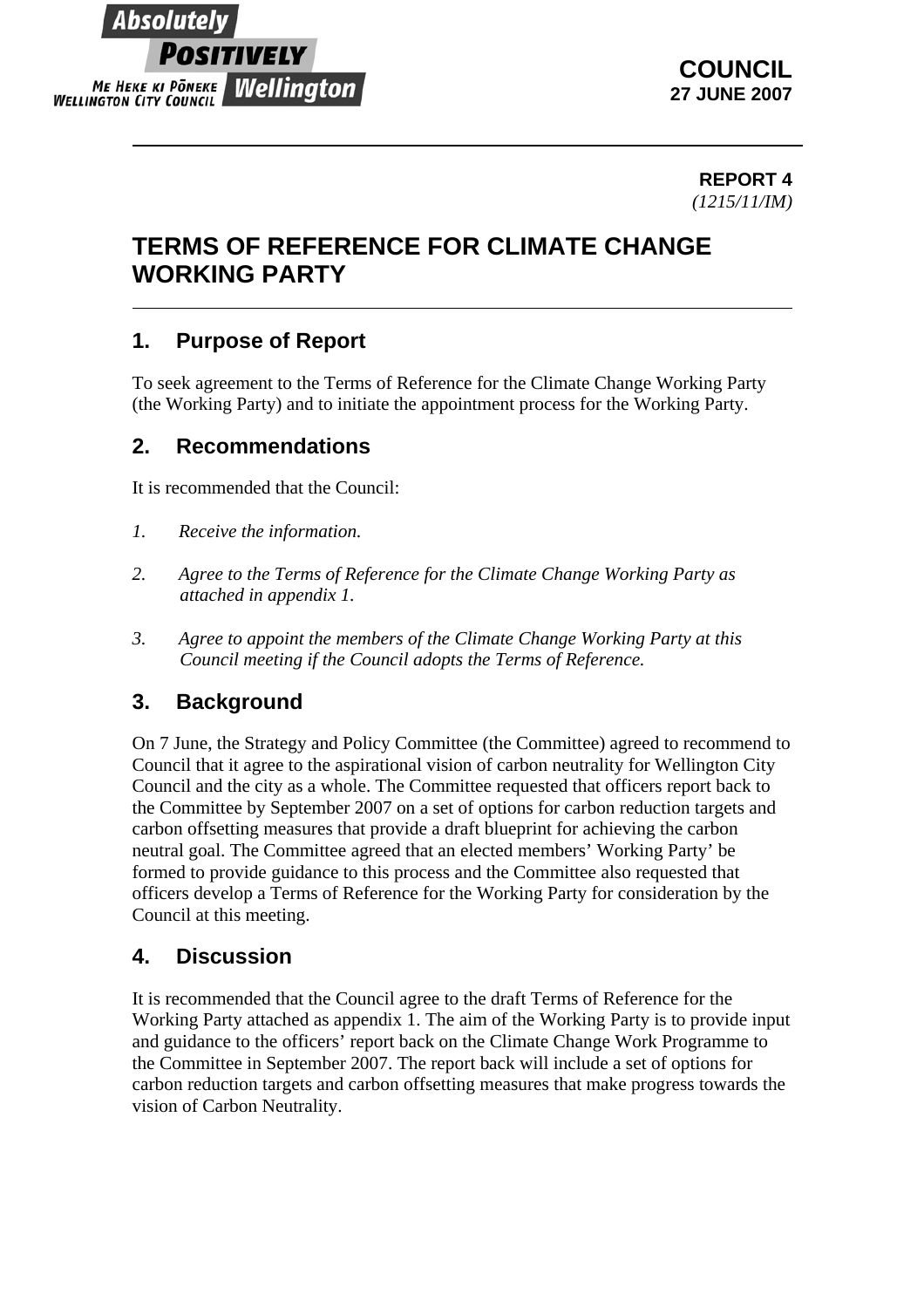The Committee requested that the Working Party consider specific issues alongside the draft recommendations that will be proposed in the officers' September report to Committee. These issues are covered in the Terms of Reference.

The Committee also requested that the appointment of the Working Party would take place at this meeting. It is therefore recommended that the Council initiate the appointment process if the Council agrees to the Terms of Reference.

## **5. Conclusion**

This paper seeks Council agreement for the Terms of Reference for the elected members' Climate Change Working Party attached as appendix 1.

**Contact Officers:** *Zach Rissel, Project Coordinator and Ken Bowater, Senior Policy Advisor*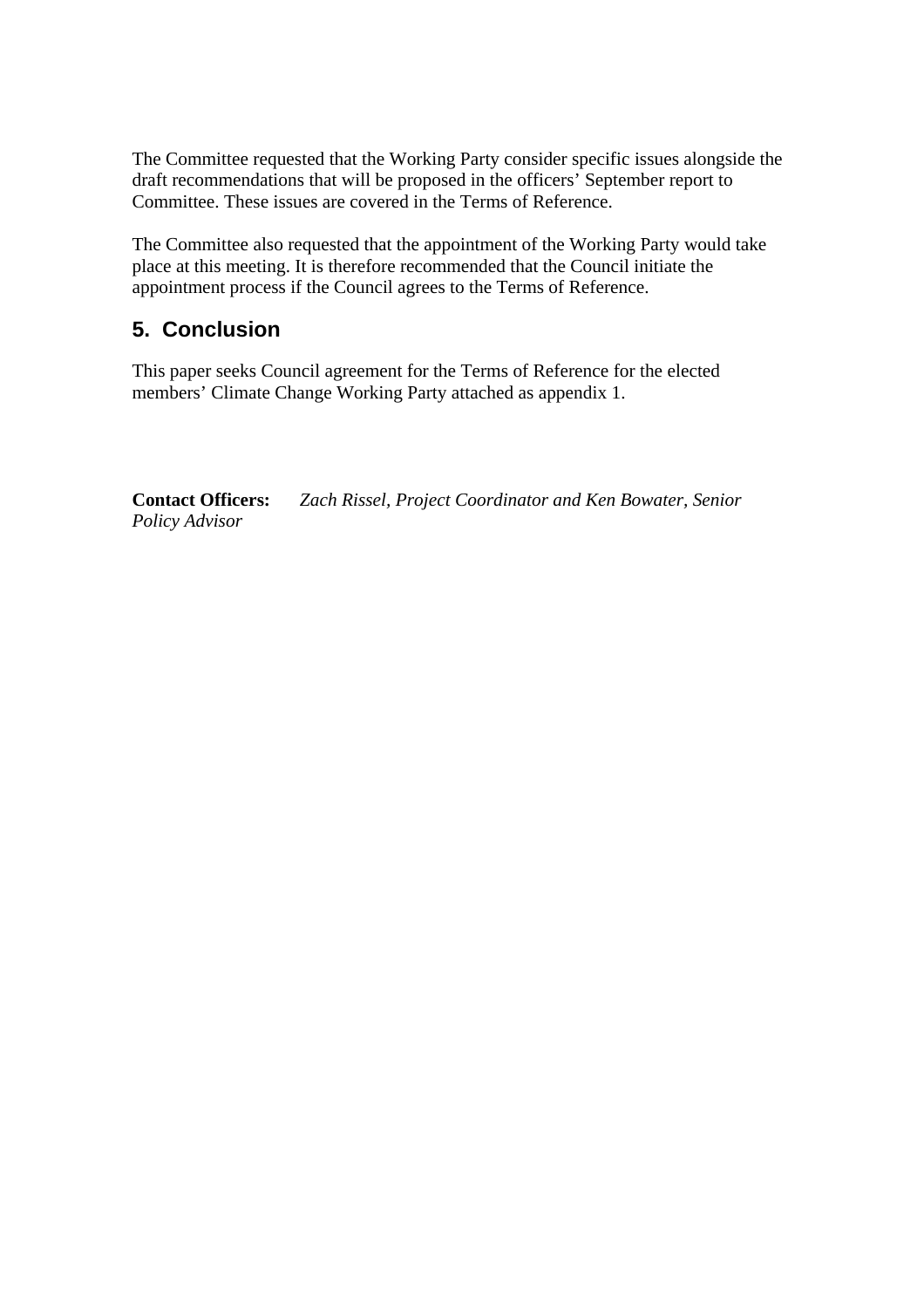### **Supporting Information**

#### **1)Strategic Fit / Strategic Outcome**

*This report relates directly to two of the long-term outcomes from the Environmental Strategy as reflected in the LTCCP:* 

*4.5 More Sustainable: Wellington will reduce its environmental impact by making efficient use of energy, water, land and other resources; shifting towards renewable energy resources; conserving resources; and minimising waste.* 

*4.6 Safer: Wellington will have access to safe and reliable energy and water supplies, clean air, and waste disposal systems that protect public health and ecosystems.* 

*This report also relates to a long-term outcome of the Transport Strategy:* 

*2.3 More Sustainable: Wellington will minimise the environmental effects of transport and support the environmental strategy.* 

*In addition, this report addresses one of the four three-year priorities from the Environmental Strategy as reflected in the LTCCP:* 

*"We will increase our promotion of water and energy efficiency and conservation, energy security, and the use of renewable energy sources, and we will take a more active leadership role in these areas."* 

#### **2) LTCCP/Annual Plan reference and long term financial impact**

*This report has no financial implications. Future decisions on climate change targets may result in future new initiatives for the 2008/09 Draft Annual Plan* 

*The report proposes a review of each strategy in the LTCCP, to take place for the 2009/19 LTCCP.* 

#### **3) Treaty of Waitangi considerations**

*This report has no Treaty implications.* 

#### **4) Decision-Making**

*This report does not require a significant decision to be made.* 

#### **5) Consultation**

#### **a)General Consultation**

*Input has been sought on the 7 June report from the Environment Reference Group and a range of experts. Further consultation on specific work items will occur while the Working Party is active and as part of the 2008/09 Draft Annual Plan.*

#### **b) Consultation with Maori**

*Climate change and sustainability are of interest to Maori. Input has been sought on the 7 June report from the Wellington Tenths Trust and Te Runanga O Toa Rangaria.* 

#### **6) Legal Implications**

*Council is required to take the effects of climate change into consideration when making decisions under the RMA Climate Change Amendment Act (2002). There are no legal implications from this report.* 

#### **7) Consistency with existing policy**

*This report is consistent with the outcomes and priorities of the Environment Strategy and Transport Strategy as reflected in the LTCCP. The advice provided supports existing policy and planning work to implement the Council's strategic direction, such as travel demand management, compact growth, and energy management planning.*